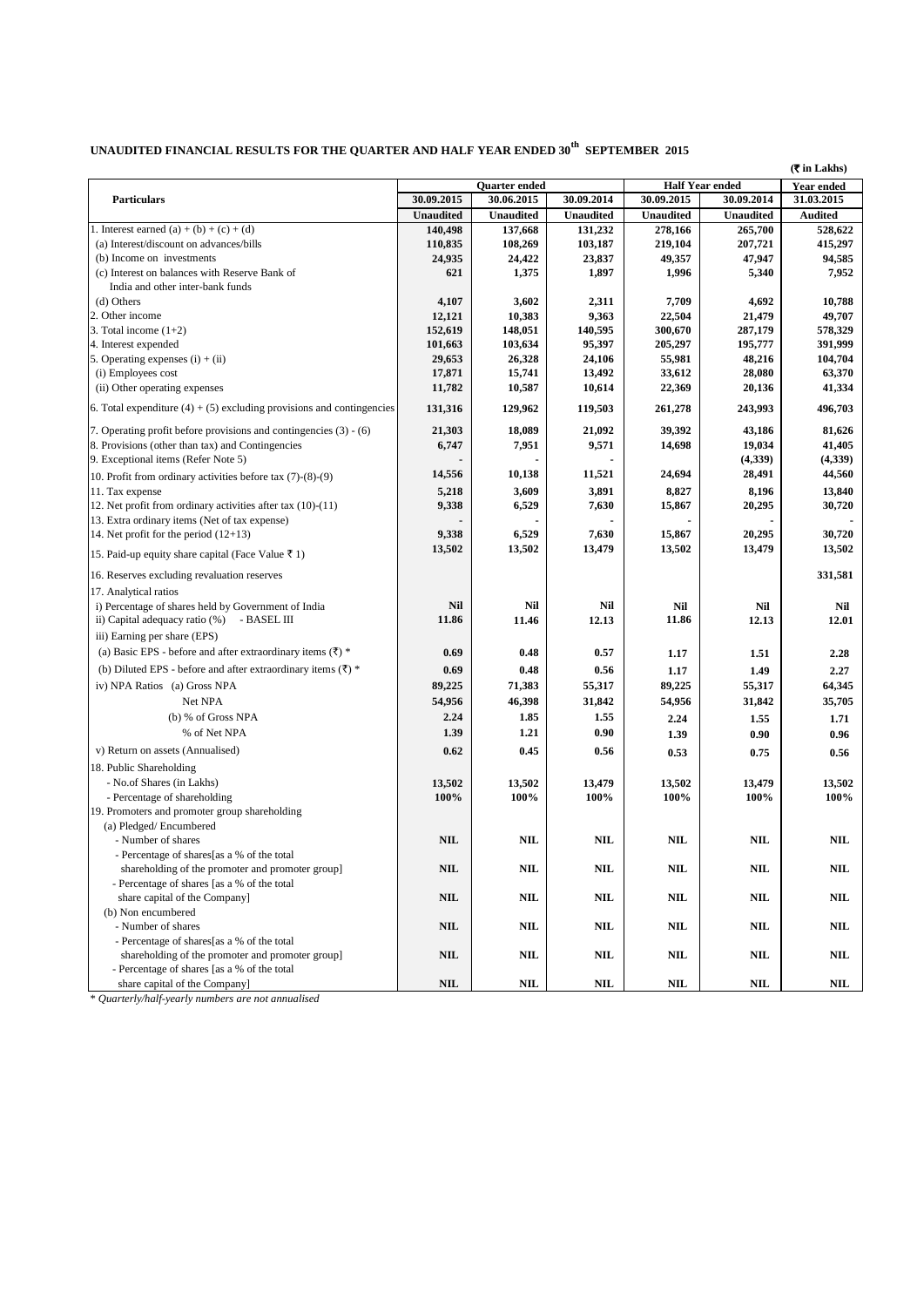## **Segmentwise Results**

|                                                                       |                                                |                  |                  |                  |                   | $(3 \in \mathsf{Lakhs})$ |
|-----------------------------------------------------------------------|------------------------------------------------|------------------|------------------|------------------|-------------------|--------------------------|
|                                                                       | <b>Half Year ended</b><br><b>Ouarter</b> ended |                  |                  |                  | <b>Year ended</b> |                          |
| <b>Particulars</b>                                                    | 30.09.2015                                     | 30.06.2015       | 30.09.2014       | 30.09.2015       | 30.09.2014        | 31.03.2015               |
|                                                                       | <b>Unaudited</b>                               | <b>Unaudited</b> | <b>Unaudited</b> | <b>Unaudited</b> | <b>Unaudited</b>  | <b>Audited</b>           |
| 1. Segment Revenue                                                    |                                                |                  |                  |                  |                   |                          |
| a) Treasury                                                           | 34,327                                         | 31,693           | 29,935           | 66,020           | 65,152            | 132,047                  |
| b) Corporate/ Wholesale Banking                                       | 70,095                                         | 67,482           | 60,533           | 137,577          | 119,443           | 245,164                  |
| c) Retail Banking                                                     | 45,305                                         | 46,067           | 46,759           | 91,372           | 96.860            | 189,462                  |
| d) Other Banking Operations                                           | 2,892                                          | 2,809            | 3,368            | 5,701            | 5,724             | 11,656                   |
| Total                                                                 | 152,619                                        | 148,051          | 140,595          | 300,670          | 287,179           | 578,329                  |
| Less : Inter segment Revenue                                          |                                                |                  |                  |                  |                   |                          |
| Net Income from Operations                                            | 152,619                                        | 148,051          | 140,595          | 300,670          | 287,179           | 578,329                  |
| 2. Segment Results                                                    |                                                |                  |                  |                  |                   |                          |
| $Profit(+) / Loss(-) before tax and after interest from each segment$ |                                                |                  |                  |                  |                   |                          |
| a) Treasury                                                           | (1,368)                                        | (6, 537)         | (1,513)          | (7,905)          | (2,711)           | (14, 148)                |
| b) Corporate/ Wholesale Banking                                       | 6,066                                          | 5,415            | 2,032            | 11,481           | 3,583             | 6,298                    |
| c) Retail Banking                                                     | 7,527                                          | 8,951            | 8,208            | 16,478           | 18,517            | 38,525                   |
| d) Other Banking Operations                                           | 2,331                                          | 2,309            | 2,794            | 4,640            | 4,763             | 9,546                    |
| Total                                                                 | 14,556                                         | 10,138           | 11,521           | 24,694           | 24,152            | 40,221                   |
| Less: unallocated expenditure (exceptional item)                      |                                                |                  |                  |                  | (4,339)           | (4,339)                  |
| Profit Before Tax and exceptional item                                | 14,556                                         | 10,138           | 11,521           | 24,694           | 28,491            | 44,560                   |
| <b>3. Capital Employed</b>                                            |                                                |                  |                  |                  |                   |                          |
| a) Treasury                                                           | 99,363                                         | 103,063          | 94,289           | 99,363           | 94,289            | 109,954                  |
| b) Corporate/ Wholesale Banking                                       | 123,506                                        | 118,245          | 118,834          | 123,506          | 118,834           | 121,627                  |
| c) Retail Banking                                                     | 71,145                                         | 68,311           | 77,003           | 71,145           | 77,003            | 72,943                   |
| d) Other Banking Operations                                           |                                                |                  |                  |                  |                   |                          |
| e) Un allocated                                                       | 80,800                                         | 75,856           | 66,607           | 80,800           | 66,607            | 54,417                   |
| Total                                                                 | 374,814                                        | 365,475          | 356,733          | 374,814          | 356,733           | 358,941                  |

For the above segment reporting, the reportable segments are identified into Treasury, Corporate/Wholesale Banking, Retail Banking and Other Banking Operations in Compliance with the revised RBI guidelines. The Banks mainly operates in India.

Notes:

1. Statement of Assets and Liabilities as on  $30<sup>th</sup>$  September 2015 is given below: **(\*** in Lakhs)

|                                                      | As at            |                  |                |
|------------------------------------------------------|------------------|------------------|----------------|
|                                                      | 30.09.2015       | 30.09.2014       | 31.03.2015     |
|                                                      | <b>Unaudited</b> | <b>Unaudited</b> | <b>Audited</b> |
| <b>CAPITAL AND LIABILITIES</b>                       |                  |                  |                |
| Capital                                              | 13,502           | 13,479           | 13,502         |
| <b>Employees Stock Option Outstanding</b>            | 323              | 255              | 238            |
| Reserves and Surplus                                 | 361,312          | 343,254          | 345,439        |
| Deposits                                             | 5,303,633        | 4,669,345        | 5,191,249      |
| <b>Borrowings</b>                                    | 217,049          | 215,083          | 223,247        |
| Other Liabilities and Provisions                     | 116,883          | 100,417          | 137,957        |
| <b>Total</b>                                         | 6,012,702        | 5,341,833        | 5,911,632      |
| <b>ASSETS</b>                                        |                  |                  |                |
| Cash and Balances with Reserve Bank of India         | 236,565          | 206,640          | 244,158        |
| Balances with Banks and money at call & short notice | 66,693           | 76,903           | 115,350        |
| Investments                                          | 1,317,366        | 1,201,750        | 1,408,614      |
| Advances                                             | 3,955,595        | 3,537,132        | 3,739,164      |
| <b>Fixed Assets</b>                                  | 48,103           | 46,502           | 47,905         |
| <b>Other Assets</b>                                  | 388,380          | 272,906          | 356,441        |
| <b>Total</b>                                         | 6,012,702        | 5,341,833        | 5,911,632      |

2. The above financial results for the quarter and half year ended September 30, 2015 reviewed by the Audit Committee of the Board have been approved by the Board of Directors at their meeting held on October 17, 2015 and subjected to limited review by the Statutory Central Auditor.

3. The Bank has followed the same significant accounting policies in the preparation of the interim financial statements as those followed in the annual financial statements for the year ended March 31, 2015.

4. The working results for the quarter and half year ended September 30, 2015 have been arrived at after considering the provision for standard assets including requirements for exposures to entities with Unheadged Foreign Currency Exposures, non performing assets (NPAs), depreciation on investments, income tax and other usual and necessary provisions.

5. In the previous year, effective April 1, 2014, the Bank had changed it's accounting policy for charging depreciation from Written Down Value ("WDV") method to Straight Line Method ("SLM"), impact of the same is disclosed as an exceptional item.